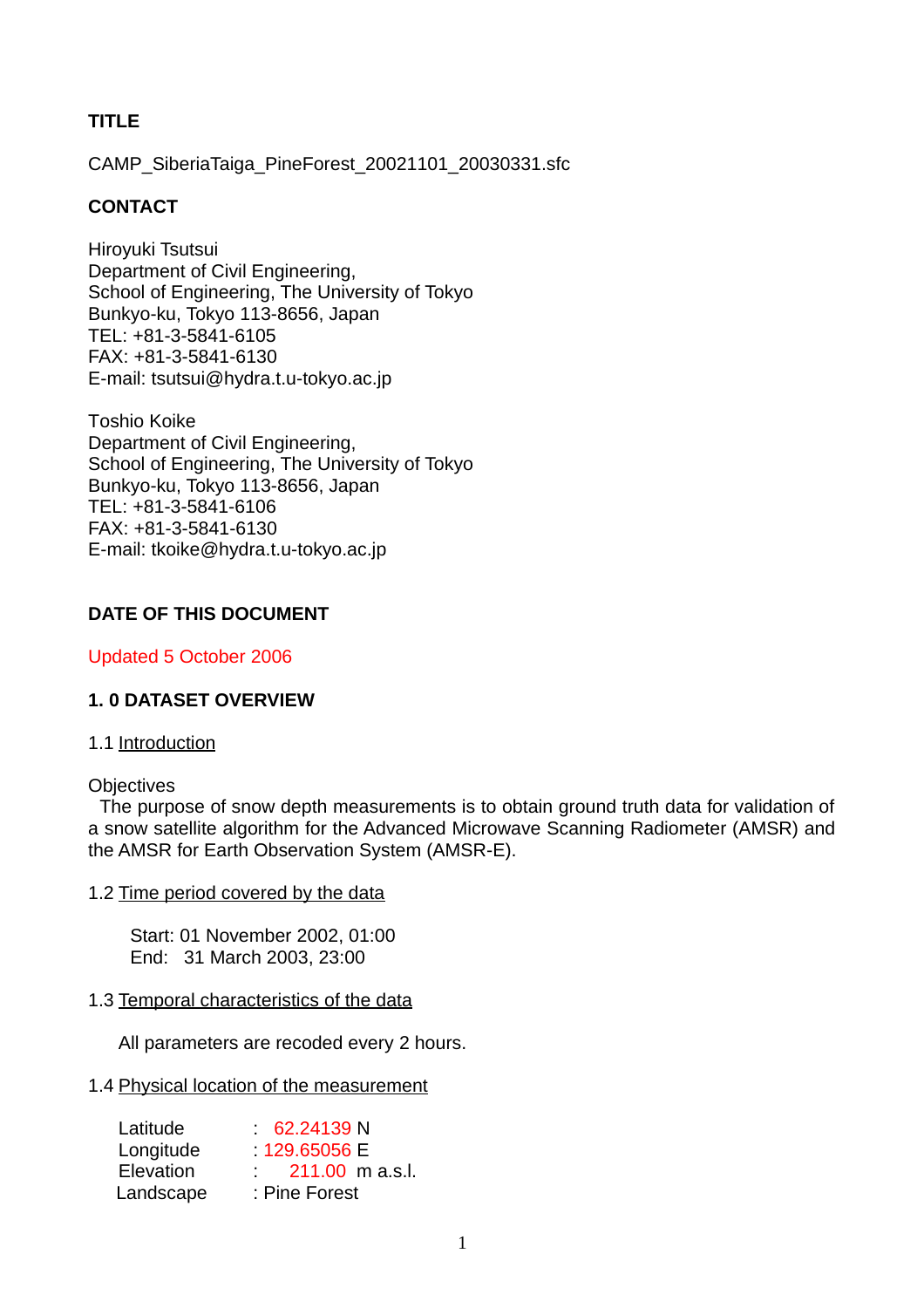Canopy height : About 20 m Density of canopy: About 1 number/m<sup>2</sup> Soil Characteristics: Sandy soil

### 1.5 Data source

Original data provided by the University of Tokyo supported by the Japan Aerospace Exploration Agency (JAXA).

### 1.6 WWW address references

N/A

# **2.0 INSTRUMENTATION DESCRIPTION**

| <b>Parameter</b> | Range              | Model                 | <b>Manufacturer</b> | <b>Platform</b> |
|------------------|--------------------|-----------------------|---------------------|-----------------|
| Air Temperature  | $0 - 200$ cm       | 107 Temperature Probe | <b>CAMBEL</b>       |                 |
| Snow Depth       | $-50 - +100$ deg.C | SR-50                 | <b>CAMBEL</b>       | 4 m             |

## 2.3 Instrumentation specification

| Air Temperature (4m) | : Air Temperature at the 4 m height (deg.C) |
|----------------------|---------------------------------------------|
| Snow Depth (4m)      | : Snow depth at the 4 m height (cm)         |

# **3.0 DATA COLLECTION AND PROCESSING**

Snow depth sensor set has three components:

- Snow depth sensor
- Data logger
- Air temperature sensor

The sensor is based on a 50 kHz (Ultrasonic) electrostatic transducer. The SR50 determines the distance to a target by sending out ultrasonic pulses and listening for the returning echoes that are reflected from the target.

Data logger is CR10X. This data logger is a fully programmable data logger controller with non-volatile memory and a battery backed clock in a small, rugged sealed module.

Air temperature is used to compensate the snow data which is measured by using snow depth sensor. A temperature compensated distance from SR50 to snow surface is obtained by multiplying the SR50 reading by the square root of the air temperature in degree Kelvin divided by 273.15.

 $DISTANCE = READINGSR50×root(T (K) / 273.15(K))$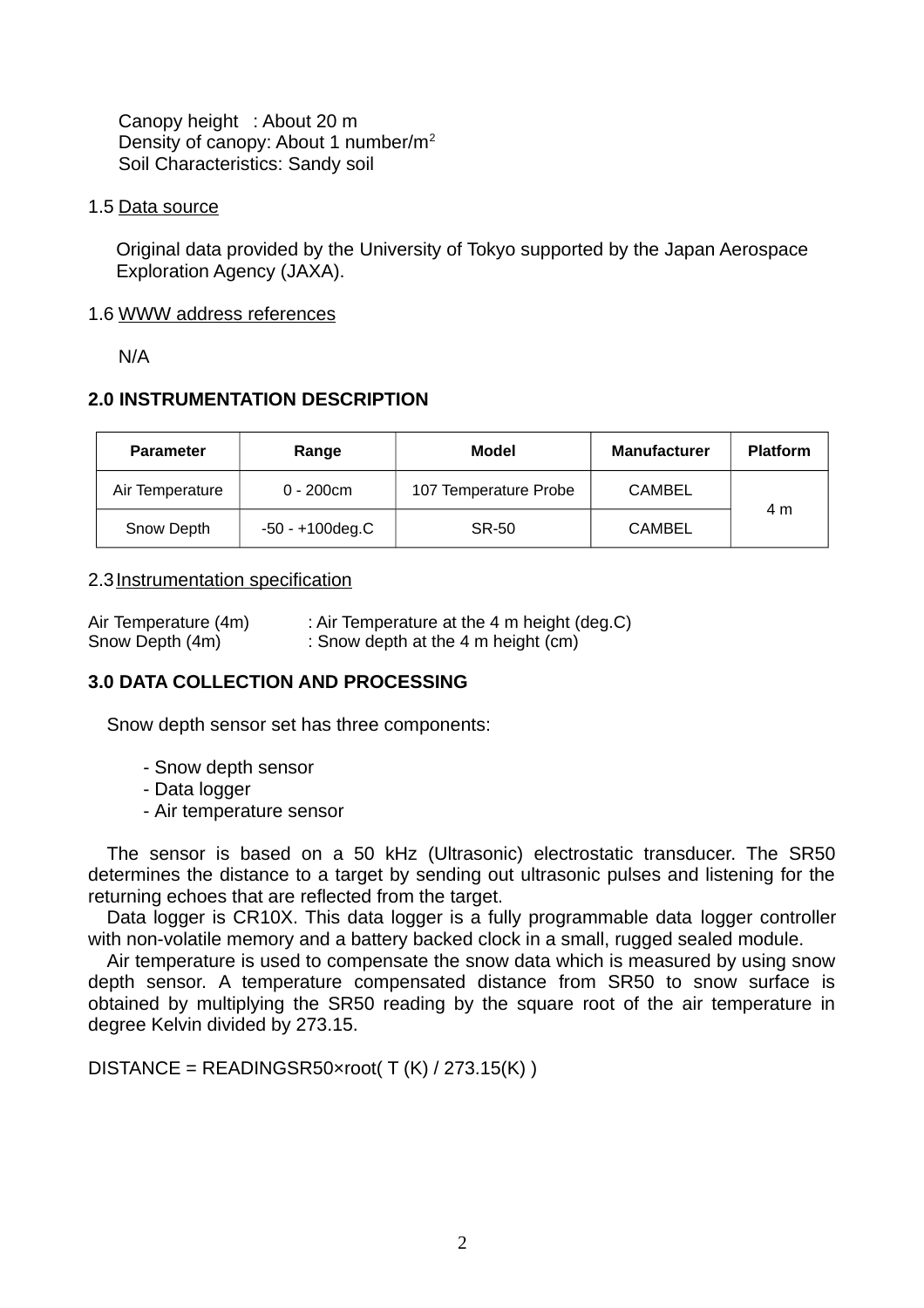# **4.0 QUALITY CONTROL PROCEDURES**

For all parameters, the data has been visually checked using the CAMP Quality Control Web Interface. The quality control flags follow the CEOP data flag definition document.

## **5.0 GAP FILLING PROCEDURES**

Filled in gap by the Missing value "-999.99".

## **6.0 DATA REMARKS**

- 6.1 PI's assessment of the data
- 6.1.1 Instruments problems

None.

## 6.1.2 Quality issues

None.

## 6.2 Missing data periods

The missing data period are listed in chapter 9.0.

# **7.0 REFERENCE REQUIREMENTS**

Original data was collected and is provided within the framework of the AMSR/AMSR-E verification experiment of the Japan Aerospace Exploration Agency (JAXA), financially supported by JAXA.

### **8.0 REFERENCES**

N/A

# **9.0 Missing Data Periods**

Snow Depth 2003/02/03 09:00 2003/02/05 13:00 2003/02/06 03:00 - 2003/02/06 07:00 (3) 2003/02/06 11:00 2003/02/06 21:00 2003/02/07 11:00 2003/02/07 15:00 2003/02/08 15:00 2003/02/08 23:00 2003/03/03 13:00 2003/03/04 15:00 2003/03/05 11:00 - 2003/03/05 13:00 (2)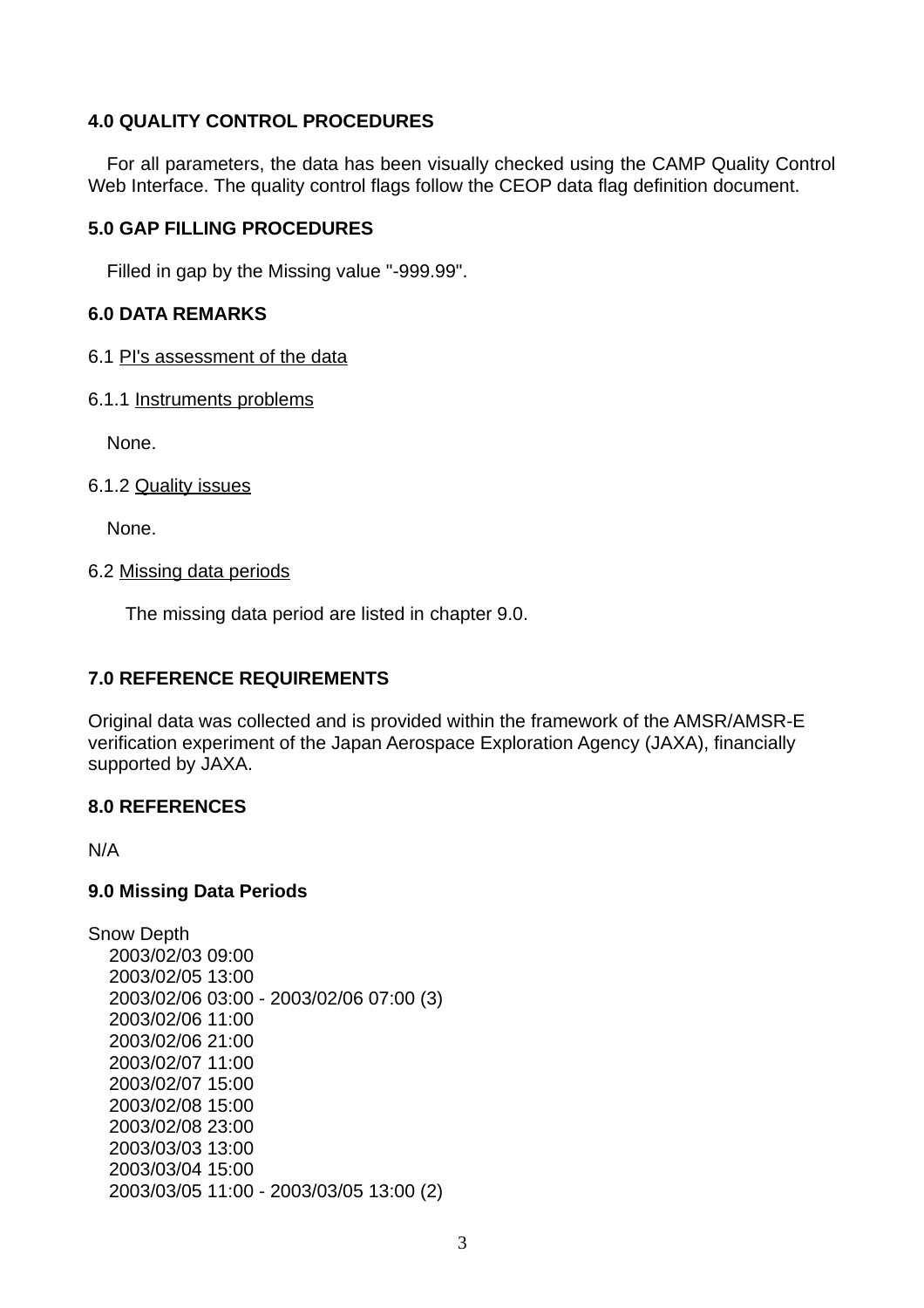| 2003/03/05 21:00                        |  |
|-----------------------------------------|--|
| 2003/03/07 09:00                        |  |
| 2003/03/07 21:00 - 2003/03/07 23:00 (2) |  |
| 2003/03/08 13:00                        |  |
| 2003/03/10 07:00                        |  |
| 2003/03/10 11:00                        |  |
| 2003/03/11 09:00 - 2003/03/11 11:00 (2) |  |
| 2003/03/11 15:00                        |  |
|                                         |  |
| 2003/03/11 23:00                        |  |
| 2003/03/12 05:00 - 2003/03/12 09:00 (3) |  |
| 2003/03/13 01:00                        |  |
| 2003/03/13 07:00                        |  |
| 2003/03/13 15:00                        |  |
| 2003/03/14 03:00                        |  |
| 2003/03/14 07:00 - 2003/03/14 09:00 (2) |  |
| 2003/03/14 13:00 - 2003/03/14 15:00 (2) |  |
| 2003/03/14 23:00 - 2003/03/15 01:00 (2) |  |
| 2003/03/15 13:00 - 2003/03/15 15:00 (2) |  |
| 2003/03/15 21:00                        |  |
| 2003/03/17 05:00                        |  |
| 2003/03/19 05:00 - 2003/03/19 07:00 (2) |  |
| 2003/03/20 07:00 - 2003/03/20 17:00 (6) |  |
| 2003/03/20 21:00 - 2003/03/21 07:00 (6) |  |
| 2003/03/21 13:00                        |  |
| 2003/03/21 21:00 - 2003/03/22 05:00 (5) |  |
| 2003/03/22 09:00                        |  |
|                                         |  |
| 2003/03/22 23:00                        |  |
| 2003/03/23 05:00 - 2003/03/23 11:00 (4) |  |
| 2003/03/23 15:00                        |  |
| 2003/03/23 21:00 - 2003/03/24 07:00 (6) |  |
| 2003/03/24 15:00                        |  |
| 2003/03/24 21:00 - 2003/03/25 03:00 (4) |  |
| 2003/03/26 01:00                        |  |
| 2003/03/26 09:00                        |  |
| 2003/03/26 21:00                        |  |
| 2003/03/27 05:00                        |  |
| 2003/03/27 21:00 - 2003/03/27 23:00 (2) |  |
| 2003/03/28 07:00                        |  |
| 2003/03/28 21:00                        |  |
| 2003/03/29 05:00                        |  |
| 2003/03/29 15:00                        |  |
| 2003/03/29 19:00                        |  |
| 2003/03/30 03:00 - 2003/03/30 07:00 (3) |  |
| 2003/03/30 11:00                        |  |
| 2003/03/31 01:00 - 2003/03/31 03:00 (2) |  |
| 2003/03/31 11:00                        |  |
|                                         |  |
| 2003/03/31 19:00 - 2003/03/31 21:00 (2) |  |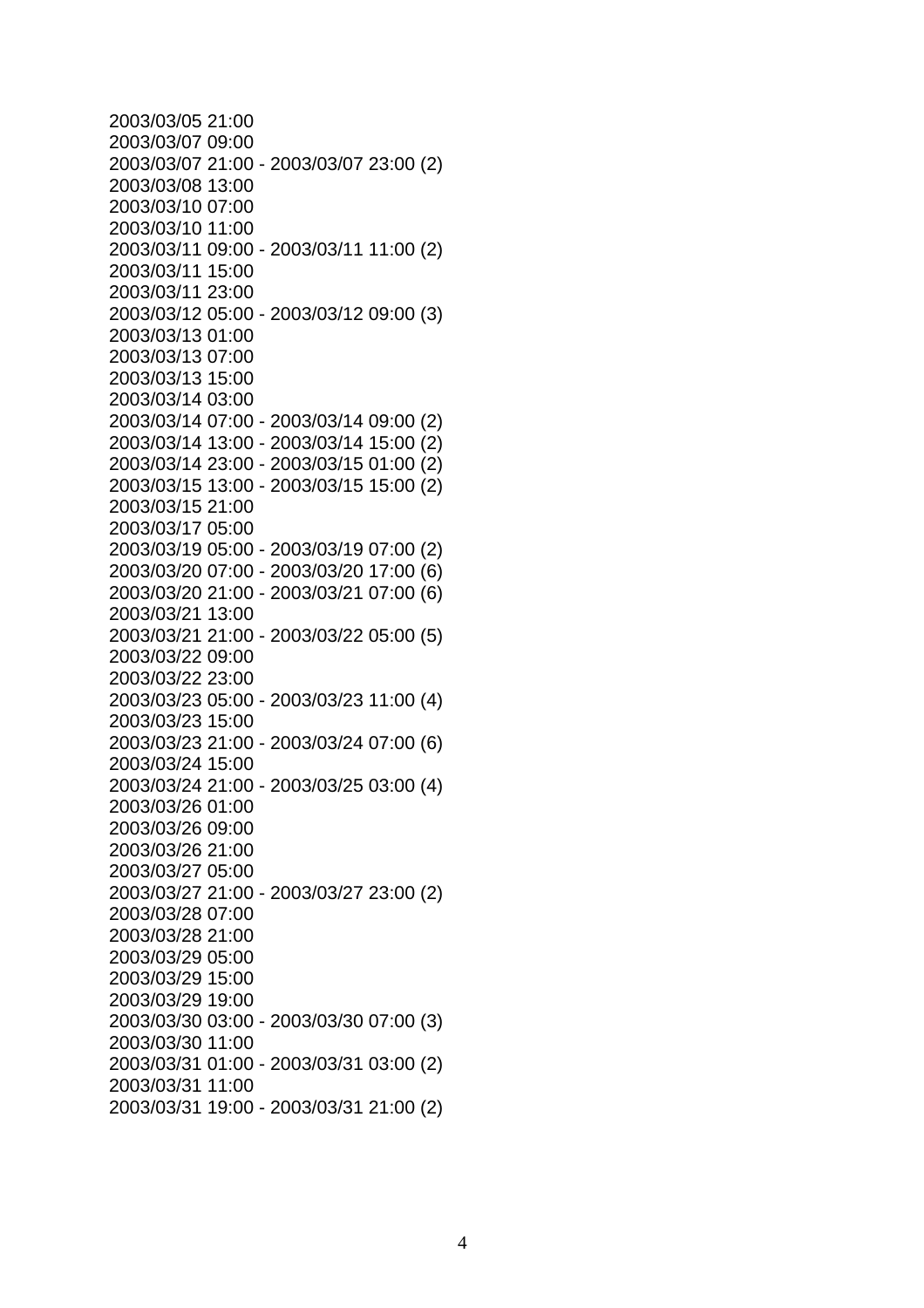# **TITLE**

CAMP\_SiberiaTaiga\_PineForest\_20031013\_20040331.sfc

# **CONTACT**

Hiroyuki Tsutsui Department of Civil Engineering, School of Engineering, The University of Tokyo Bunkyo-ku, Tokyo 113-8656, Japan TEL: +81-3-5841-6105 FAX: +81-3-5841-6130 E-mail: tsutsui@hydra.t.u-tokyo.ac.jp

Toshio Koike Department of Civil Engineering, School of Engineering, The University of Tokyo Bunkyo-ku, Tokyo 113-8656, Japan TEL: +81-3-5841-6106 FAX: +81-3-5841-6130 E-mail: tkoike@hydra.t.u-tokyo.ac.jp

# **DATE OF THIS DOCUMENT**

17 May 2006 (Updated 5 October 2006)

# **1. 0 DATASET OVERVIEW**

# 1.7 Introduction

### **Objectives**

 The purpose of snow depth measurements is to obtain ground truth data for validation of a snow satellite algorithm for the Advanced Microwave Scanning Radiometer (AMSR) and the AMSR for Earth Observation System (AMSR-E).

### 1.8 Time period covered by the data

Start: 13 October 2003, 01:00 End: 31 March 2004, 23:00

# 1.9 Temporal characteristics of the data

All parameters are recoded every 2 hours.

### 1.10 Physical location of the measurement

| Latitude         | 62.24139 N              |
|------------------|-------------------------|
| Longitude        | 129,65056 E             |
| <b>Elevation</b> | $211.00 \text{ m a.s.}$ |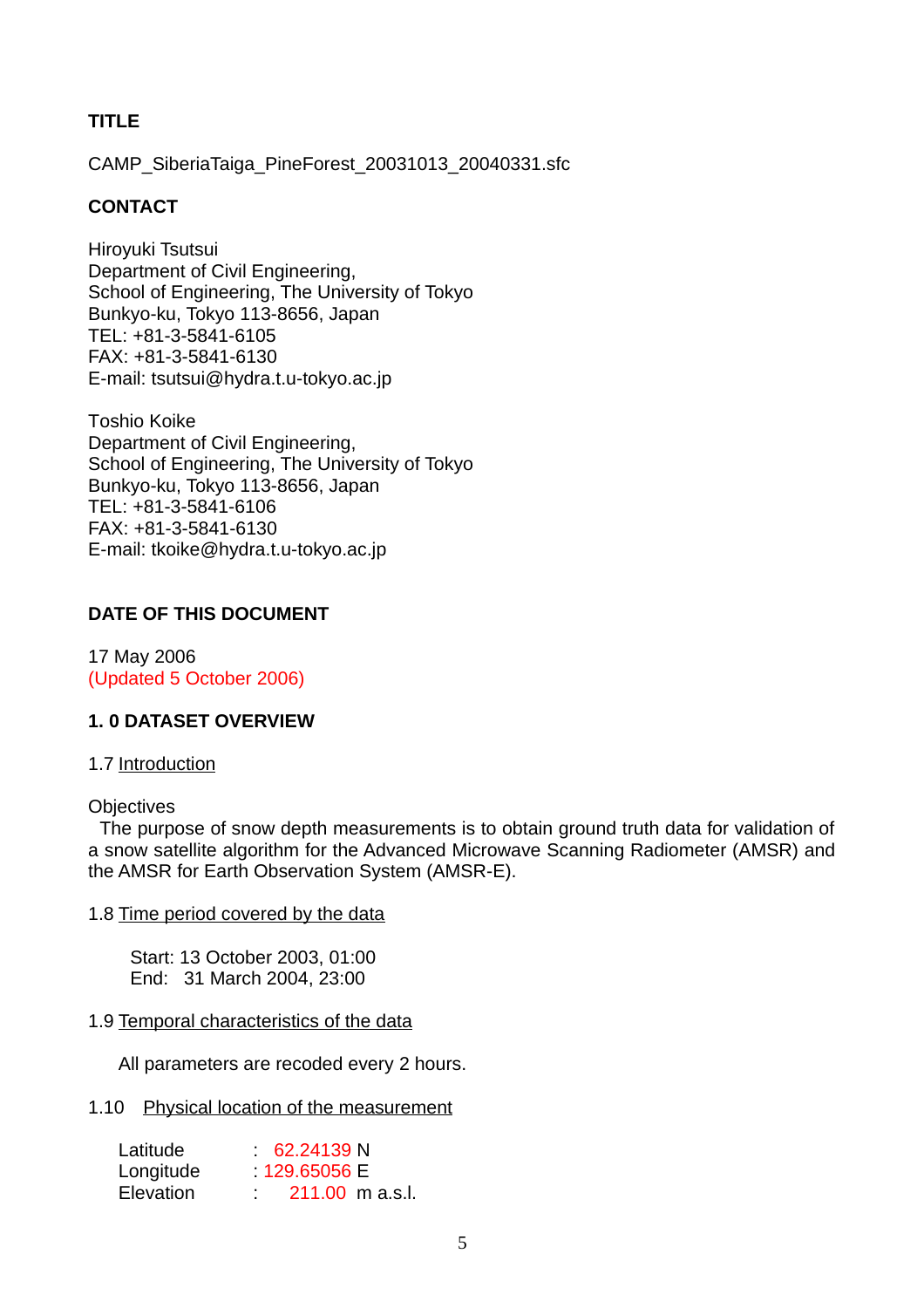Landscape : Pine Forest Canopy height : About 20 m Density of canopy: About 1 number/m<sup>2</sup> Soil Characteristics: Sandy soil

### 1.11 Data source

Original data provided by the University of Tokyo supported by the Japan Aerospace Exploration Agency (JAXA).

### 1.12 WWW address references

N/A

## **2.0 INSTRUMENTATION DESCRIPTION**

| <b>Parameter</b> | Range              | Model                 | <b>Manufacturer</b> | <b>Platform</b> |
|------------------|--------------------|-----------------------|---------------------|-----------------|
| Air Temperature  | $0 - 200$ cm       | 107 Temperature Probe | CAMBEL              |                 |
| Snow Depth       | $-50 - +100$ deg.C | SR-50                 | <b>CAMBEL</b>       | 4 m             |

#### 2.4 Instrumentation specification

Air Temperature  $(4m)$  : Air Temperature at the 4 m height  $(\text{deg.C})$ Snow Depth (4m) : Snow depth at the 4 m height (cm)

### **3.0 DATA COLLECTION AND PROCESSING**

Snow depth sensor set has three components:

- Snow depth sensor
- Data logger
- Air temperature sensor

The sensor is based on a 50 kHz (Ultrasonic) electrostatic transducer. The SR50 determines the distance to a target by sending out ultrasonic pulses and listening for the returning echoes that are reflected from the target.

Data logger is CR10X. This data logger is a fully programmable data logger controller with non-volatile memory and a battery backed clock in a small, rugged sealed module.

Air temperature is used to compensate the snow data which is measured by using snow depth sensor. A temperature compensated distance from SR50 to snow surface is obtained by multiplying the SR50 reading by the square root of the air temperature in degree Kelvin divided by 273.15.

DISTANCE = READINGSR50×root(  $T(K)$  / 273.15(K))